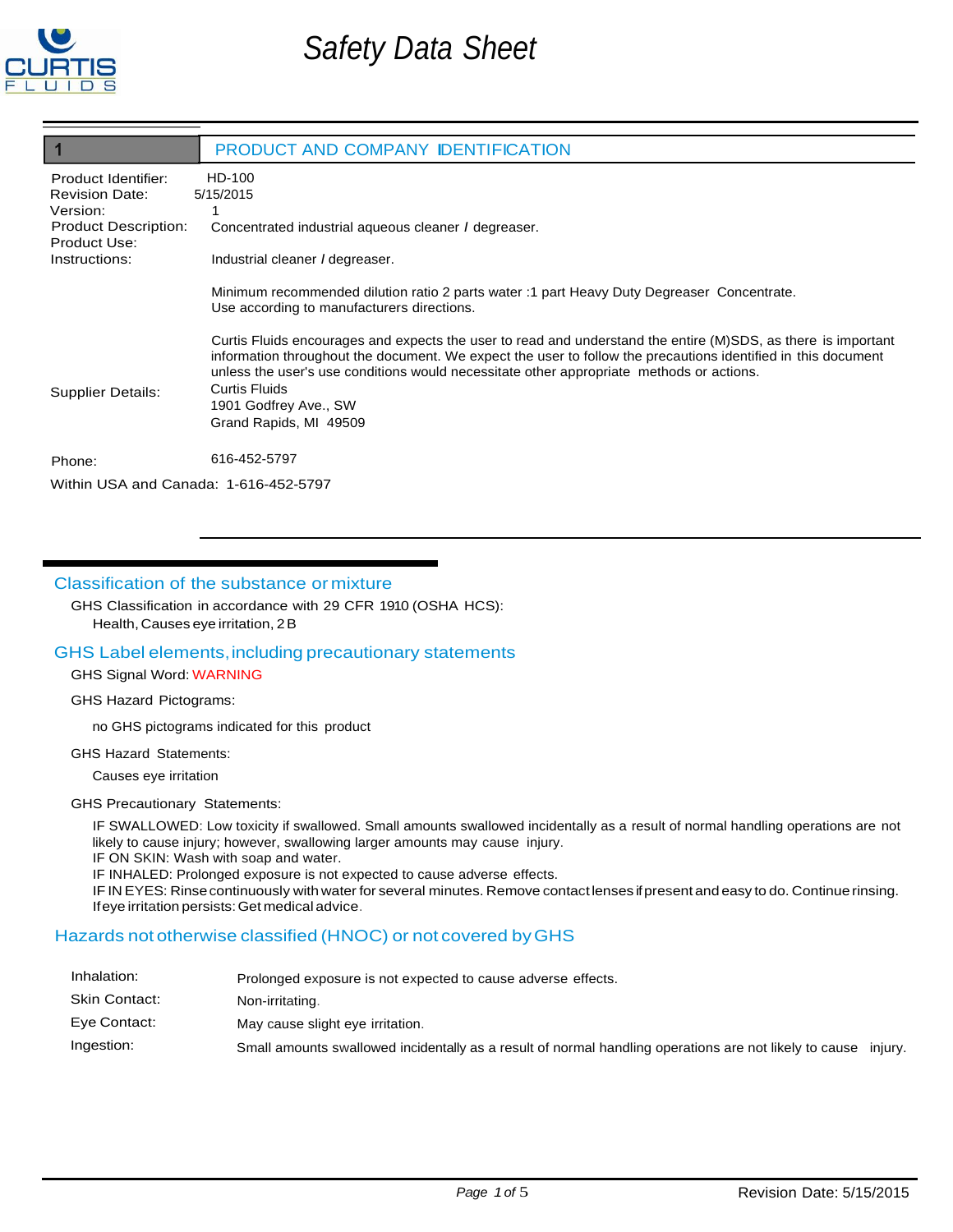

Ingredients:

The specific chemical identity and chemical composition has been withheld as a trade secret.

The precise composition of this mixture is proprietary information. A complete disclosure will be provided to a physician or nurse in the event of a medical emergency.

#### **FIRST AID MEASURES**

Inhalation: Skin Contact: EyeContact: Ingestion: If symptoms develop, move victim to fresh air. If symptoms persist, obtain medical attention . Wash with soap and water. Flush eyes thoroughly with water for 15 minutes. Remove contact lenses after the initial 1 -2 minutes and continue flushing for several additional minutes. If effects occur, consult physician. Ifswallowed, seek medical attention ifsymptoms develop. Donot induce vomiting unless directed to do so by medical personnel.

#### **FIRE FIGHTI NG MEASURES**

Extinguishing Media: Water fog or fine spray. Dry chemical fire extinguishers . Carbon dioxide fire extinguishers. Foam. General purpose synthetic foams (including AFFF) or protein foams may function, but will be less effective.

Fire Fighting Procedures: Use water spray to cool fire exposed containers and fire affected zone until fire is out and danger of reignition has passed. Move container from fire area if this is possible without hazard. Burning liquids may be moved by flushing with water to protect personnel and minimize property damage. Avoid accumulation of water.

Special Protective Equipment for Firefighters: Wear positive-pressure self-contained breathing apparatus (SCBA) and protective fire fighting clothing (includes fire fighting helmet, coat, trousers, boots, and gloves). If protective equipment is not available or not used, fight fire from a protected location or safe distance

### **ACCIDENTAL RELEASE MEASURES**

Personal Precautions: Spilled material may cause a slipping hazard. Use appropriate safety equipment. (See Section 8)

Methods and materials for containment and cleaning up: Small spills: Absorb with materials such as: sand, vermiculite, absorbent pillows, pads and/or wipes. Do not use water for clean up. Collect in suitable and properly labeled containers.

Large spills: Contain spilled material if possible. Pump into suitable and properly labeled containers.

#### HANDLING AND STORAGE

Handling Precautions: Storage Requirements: Avoid contact with eyes. Wash thoroughly after handling. Store indoors away from direct sunlight. Keep containers closed when not in use. Shelf life: 24 Months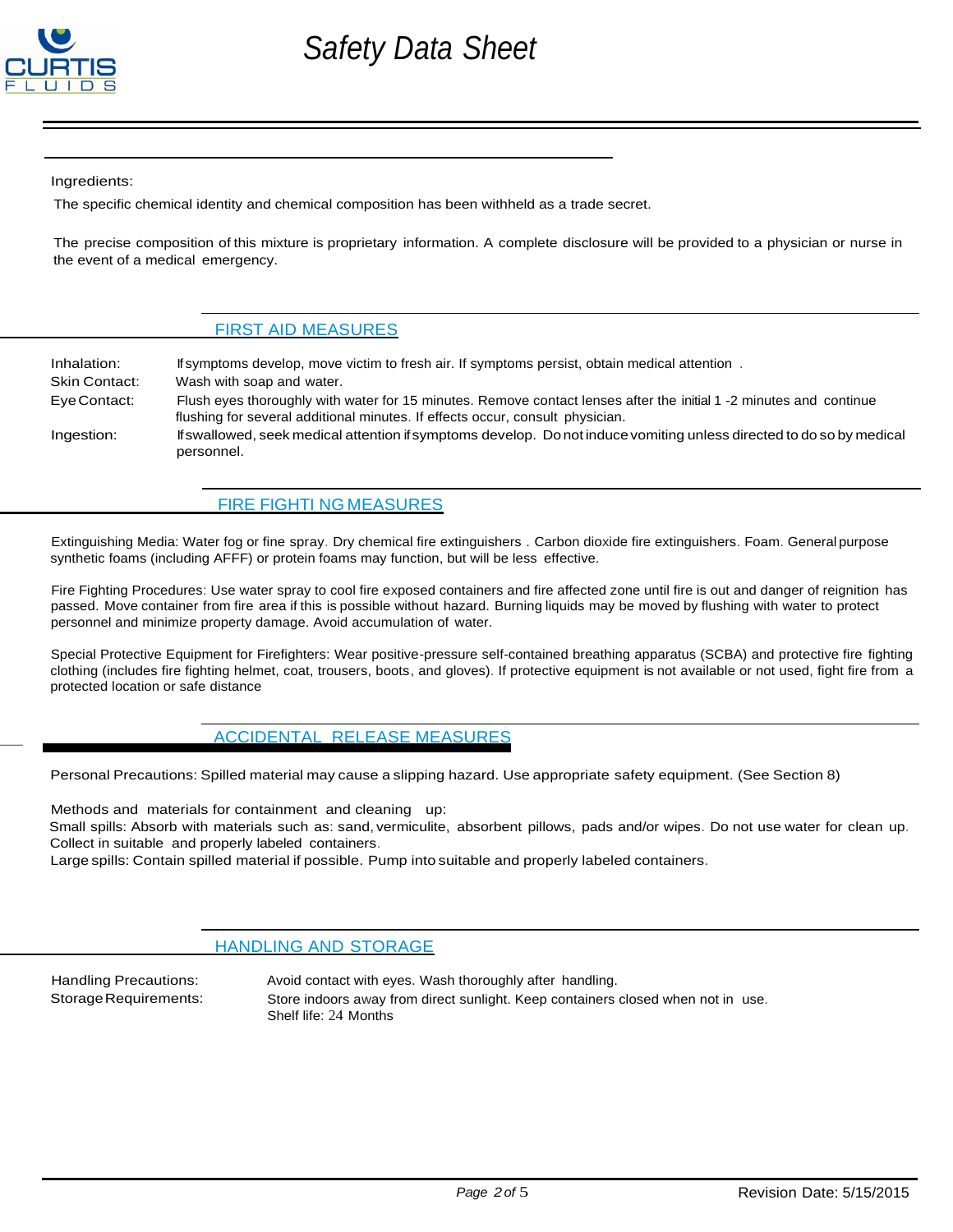

# EXPOSURE CONTROLS/PERSONAL PROTECTION

Engineering Controls: Personal Protective Equipment:

General ventilation should be sufficient for most operations.

HMIS PP, B ISafety Glasses, Gloves

Respiratory Protection: Wear respiratory protection when adverse effects, such as respiratory irritation or discomfort have been experienced, or where indicated by your risk assessment process. For most conditions no respiratory protection should be needed; however, if discomfort is experienced, use an approved air-purifying respirator.

# PHYSICAL AND CHEMICAL PROPERTIES

|                               | nowever, if discomfort is experienced, use an approved air-purifying respirator.             |
|-------------------------------|----------------------------------------------------------------------------------------------|
|                               | PHYSICAL AND CHEMICAL PROPERTIES                                                             |
|                               | Clear to yellowish                                                                           |
| <b>Physical State:</b>        | Liquid                                                                                       |
| Odor:                         | Light Citrus                                                                                 |
| Odor Threshold:               | No data available                                                                            |
| Solubility:                   | Misible in water in all proportions                                                          |
| Spec Grav./Density:           | 0.998 +/- 0.003 (Hydrometer)                                                                 |
| Viscosity:                    | No data available                                                                            |
| <b>Boiling Point:</b>         | No data available                                                                            |
| Freezing/Melting Pt.:         | $32^{\circ}F(0 C)$                                                                           |
| Flammability:                 | no data available                                                                            |
| Flash Point:                  | >200°F Test Method SW1010 A                                                                  |
| <b>Partition Coefficient:</b> | No data available                                                                            |
| Vapor Pressure:               | <1.0 mm Hg @ 68°F (not including water content).                                             |
| Vapor Density:                | No data available                                                                            |
| pH:                           | $8 - 10$                                                                                     |
| voe:                          | 75 g/1 in "Neat" form. 25 g/1 when diluted 2:1 with H20, SCAQMD certified clean air solvent. |
| Evap. Rate:                   | No data available                                                                            |
| Auto-Ignition Temp:           | No data available                                                                            |
| Decomp Temp:                  | No data available                                                                            |
| UFULFL:                       | No data available                                                                            |
| STABILITY AND REACTIVITY      |                                                                                              |

| Stability:                | Product is stable under normal conditions.                                          |
|---------------------------|-------------------------------------------------------------------------------------|
| Materials to Avoid:       | This is a water-based product. Strong Acids; Strong Bases; Strong Oxidizing Agents. |
| Hazardous Decomposition:  | Will not occur.                                                                     |
| Hazardous Polymerization: | Will not occur.                                                                     |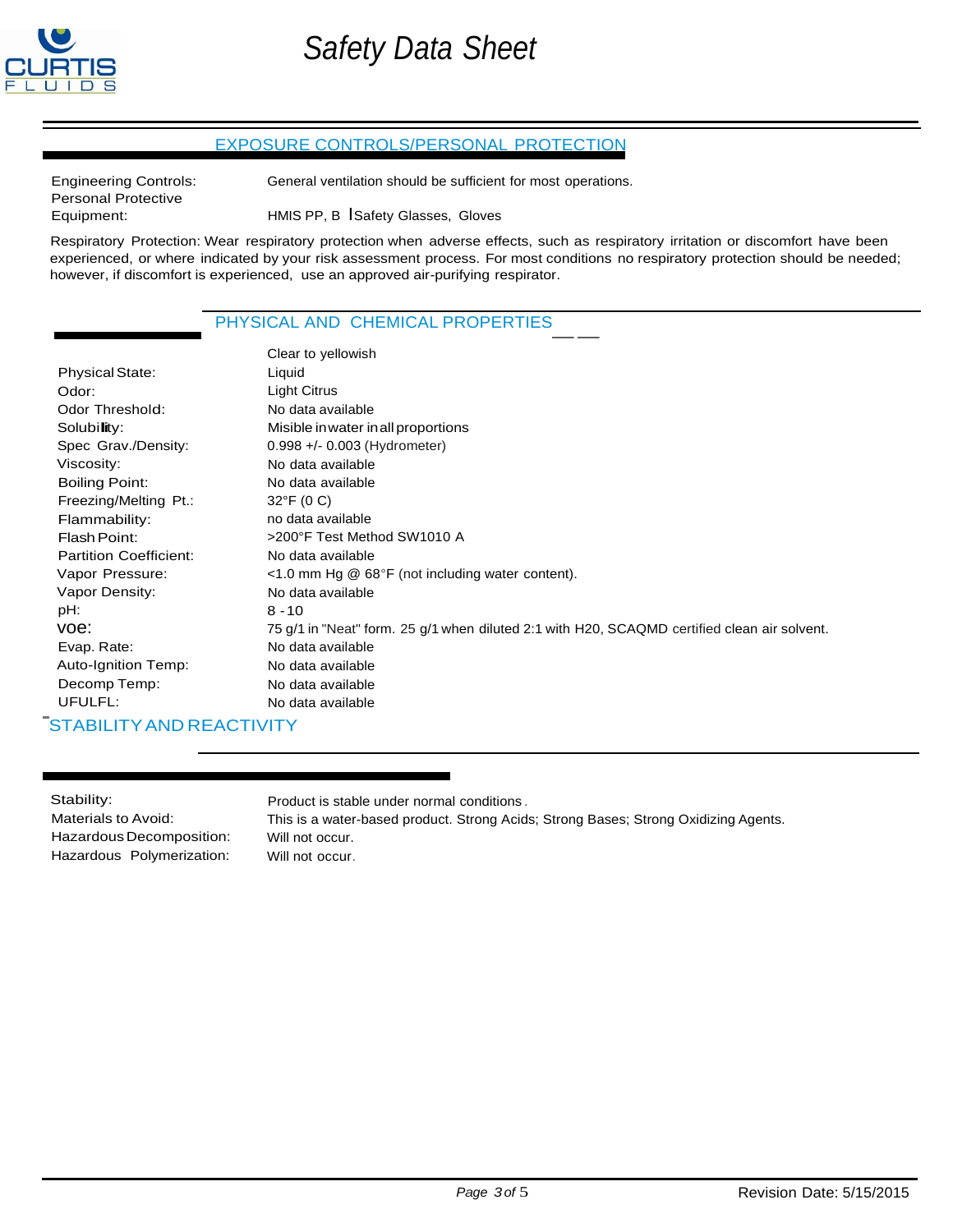

# **TOXICOLOGICAL INFORMATION**

Likely routes of exposure:

| Inhalation:                       | Prolonged exposure is not expected to cause adverse effects.                    |  |  |
|-----------------------------------|---------------------------------------------------------------------------------|--|--|
| Ingestion:                        | Small amounts swallowed incidentally as a result of normal handling operations  |  |  |
|                                   | are not likely to cause injury.                                                 |  |  |
| Skin:                             | Non-irritating.                                                                 |  |  |
| Eyes:                             | May cause eye irritation.                                                       |  |  |
| <b>Skin Corrosion/Irritation:</b> | Non-irritant per Dermal Irritection assay modeling. No animal testing performed |  |  |
| Eye Damage/Irritation:            | May cause mild eye irritation per Oclular Irritection assay modeling.           |  |  |
|                                   | No animal testing performed.                                                    |  |  |
|                                   | (GHS Hazard category 28)                                                        |  |  |
| Germ Cell Mutagenicity:           | Mixture does not classify under this category                                   |  |  |
| Carcinogenicity:                  | Mixture does not classify under this category                                   |  |  |
| <b>Reporductive Toxicity:</b>     | Mixture does not classify under this category                                   |  |  |
| STOT-Single Exposure:             | Mixture does not classify under this category                                   |  |  |
| <b>STOT-Repeated Exposure:</b>    | Mixture does not classify under this category                                   |  |  |
| <b>Aspiration Hazard:</b>         | Mixture does not classify under this category                                   |  |  |

#### **ECOLOGICAL INFORMATION**

Fish Toxicity LC50, Pimephales promelas, 96 hour: 156 ppm.

Aquatic Invertebrate Toxicity

LC50, Daphnia pulex, 48 hour: 340 ppm.

Persistence and Degradability Biodegradation Tests: Fully biodegradable in accordance with ISO 9439.

#### - **DISPOSAL CONSIDERATIONS**

Dispose of uncontaminated material into sewer where applicable within Federal, State and/or local laws and regulations.

Disposal of contaminated material must be in compliance with all Federal, State and/or local laws and regulations. Regulations may varyin different locations. Waste characterizations and compliance with applicable laws are the responsibility solely of the waste generator.

# **TRANSPORT INFORMATION**

DOT Non-Bulk - NOT REGULATED DOT Bulk - NOT REGULATED IMDG - NOT REGULATED ICAO/IATA - NOT REGULATED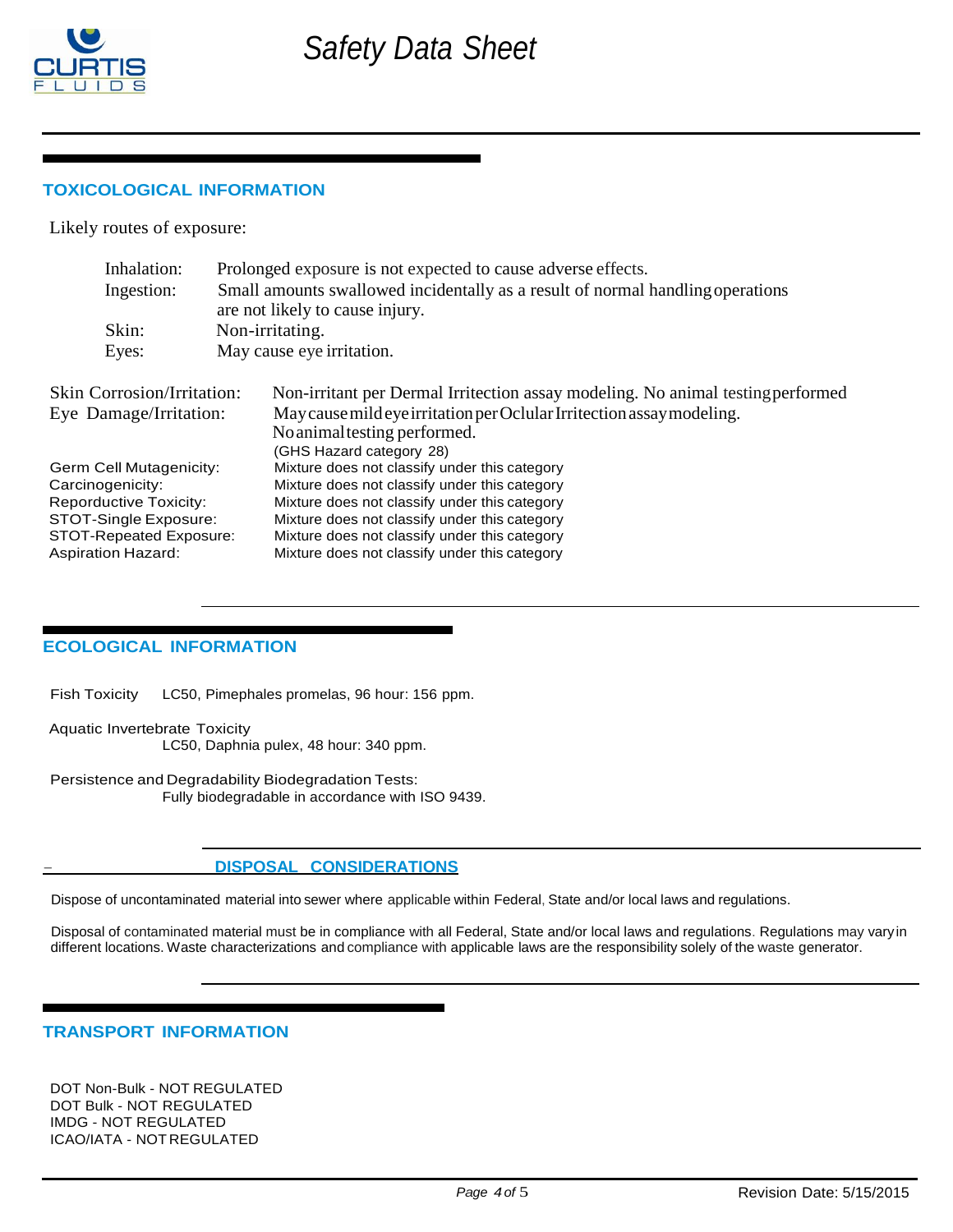

*This information* is *not intended to convey all specific regulatory or operational requirements/information relating to this product. It* is *the responsibility of the transporting organization to follow all applicable laws, regulations and rules relating to the transportation of the material.*

# REGULATORY INFORMATION

OSHA Hazard Communication Standard This product is not a "Hazardous Chemical" as defined by the OSHA Hazard Communication Standard, 29 CFR 1910.1200.

Superfund Amendments and Reauthorization Act of 1986 Title Ill(Emergency Planning and Community Right-to-Know Act of 1986) Sections 311 and 312

| Immediate (Acute) Health Hazard   | No Delayed (Chronic) Health Hazard | No Fire Hazard No |
|-----------------------------------|------------------------------------|-------------------|
| Reactive Hazard                   | No.                                |                   |
| Sudden Release of Pressure Hazard | No.                                |                   |

Superfund Amendments and Reauthorization Act of 1986 Title Ill (Emergency Planning and Community Right-to-Know Act of 1986) Section 313 To the best of our knowledge, this product does not contain chemicals at levels which require reporting under this statute.

California Proposition 65 (Safe Drinking Water and Toxic Enforcement Act of 1986) This product contains no listed substancesknown to the State of California to cause cancer, birth defects or other reproductive harm, at levels which would require a warning under the statute.

US. Toxic Substances Control Act All components of this product are on the TSCA Inventory or are exempt from TSCA Inventory requirements under 40 CFR 720.30 CEPA - Domestic Substances List (DSL) All substances contained in this product are listed onthe Canadian Domestic Substances List (DSL) or are not required to be listed.

European Inventory of Existing Commercial Chemical Substances (EINECS) The components of this product are on the EINECS inventory or are exempt from inventory requirements.

CEPA - Domestic Substances List (DSL) All substances contained in this product are listed on the Canadian Domestic Substances list (DSL) or are not required to be listed.

 $NFPA:$  Health = 0, Fire = 0, Reactivity = 0, Specific Hazard = None HMIS III: Health =  $0$ , Fire = 0, Physical Hazard = 0 HMIS PPE: B - Safety Glasses, Gloves



Keteca USA, Inc urges each customer or recipient of this SOS to study it carefully and consult appropriate expertise, as necessary or appropriate, to become aware of and understand the data contained in this SOS and any hazards associated with the product. Theinformation herein is provided in good faith andbelieved to be accurate as of the effective date shown above. However, no warranty, express or implied, is given. Regulatory requirements are subject to change and may differ between various locations. It is the buyer's/user's responsibility to ensure that its activities comply *with all federal, state, provincial orlocal laws. The information presented here pertains only to the product as shipped. Since conditions for use of the product are not under the control of the manufacturer, it is the buyer's/user's duty to determine the conditions necessary for the safe use of this product.*  Due to the proliferation of sources for information such as manufacturer-specific SDSs, we are not and cannot be responsible for SDSs obtained from *any source other than ourselves. If you haveobtained an SOS from another source or if you are not sure that the SOS you have is current, please contact us for the most current version.*

Author: Curtis Fluids Publication Date:5/15/2015